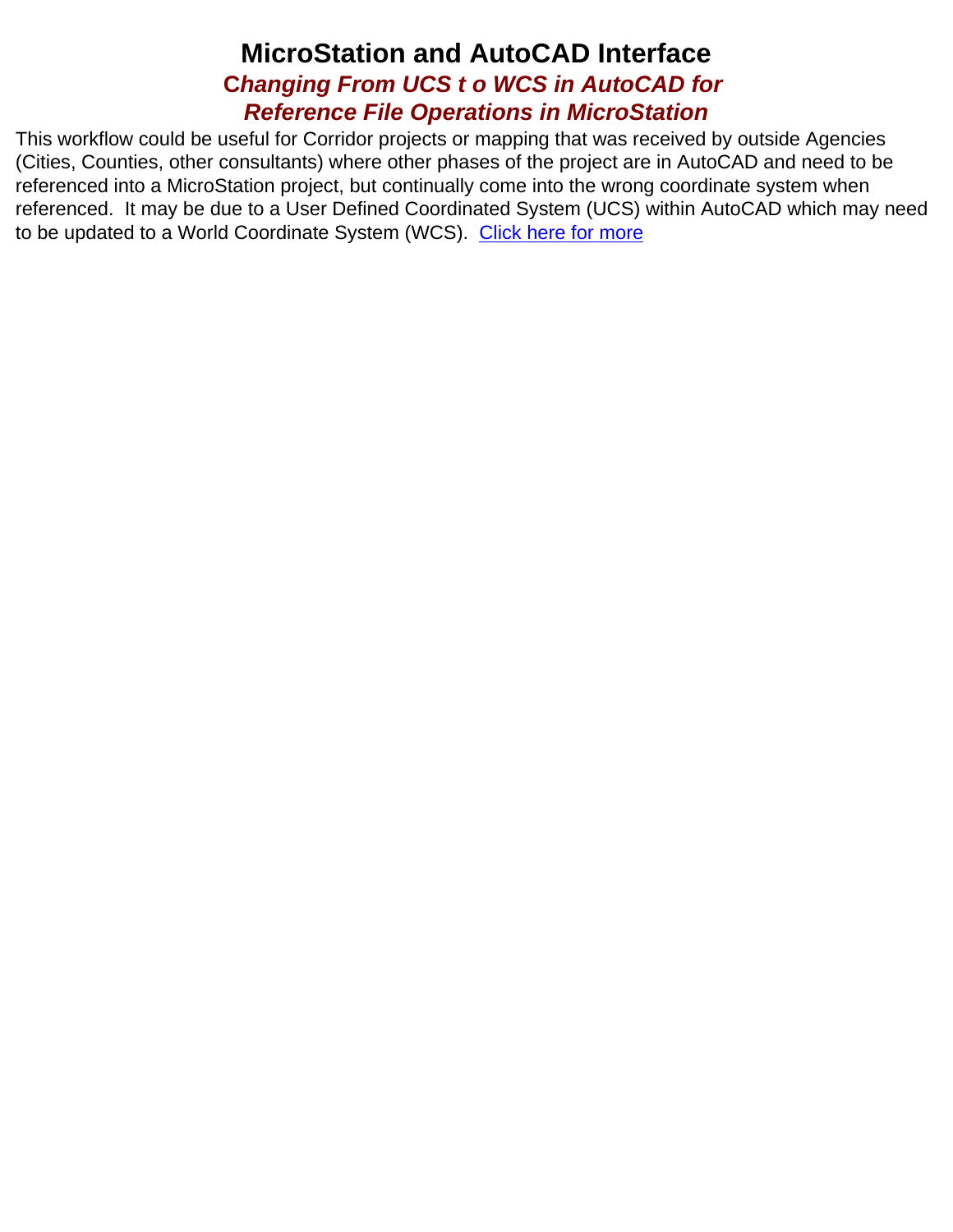## <span id="page-1-0"></span>**Changing From UCS to WCS in AutoCAD**

This workflow could be useful for Corridor projects or mapping that was received by outside Agencies (Cities, Counties, other consultants) where other phases of the project are in AutoCAD and need to be referenced into a MicroStation project, but continually come into the wrong coordinate system when referenced. It may be due to a User Defined Coordinated System (UCS) within AutoCAD which may need to be updated to a World Coordinate System (WCS).

Here is the workflow to change the UCS back to the WCS. Go to the item below in AutoCAD.

| Edit<br>File        | View<br>Insert<br>Format                                                    |               | Tools Draw                                           | <b>Dimension</b>     | Modify             |  |
|---------------------|-----------------------------------------------------------------------------|---------------|------------------------------------------------------|----------------------|--------------------|--|
| <b>K</b> H          |                                                                             |               | Autodesk Website<br>CAD Standards                    |                      |                    |  |
| No selection        | <b>○ <sup>●</sup> <sup>●</sup> ■</b> hex_parcelnumb<br>$\vert x \vert$<br>院 |               | Spelling<br>Quick Select<br>Display Order<br>Inquiry |                      |                    |  |
| General             |                                                                             |               |                                                      | Attribute Extraction |                    |  |
| Color               | ByLayer                                                                     |               | $\vee$ Properties                                    |                      | $Ctrl+1$           |  |
| Layer               | hex_parcelnumbers                                                           |               | <b>DesignCenter</b>                                  |                      | $Ctrl+2$           |  |
| Linetype            | - ByLayer                                                                   |               | <b>Tool Palettes Window</b>                          |                      |                    |  |
| Linetype            | 1,0000000                                                                   |               | dbConnect                                            |                      | $Ctr1+3$<br>Ctrl+6 |  |
| Lineweight          | -ByLayer                                                                    |               |                                                      |                      |                    |  |
| Thickness           | 0.0000000                                                                   |               | Load Application                                     |                      |                    |  |
| Plot style          |                                                                             |               | Run Script                                           |                      |                    |  |
|                     |                                                                             |               | Macro                                                |                      |                    |  |
| View                |                                                                             |               | <b>AutoLISP</b>                                      |                      |                    |  |
| Center X            | 136632.8213967                                                              | Display Image |                                                      |                      |                    |  |
| Center Y            | 292309.6086573                                                              |               |                                                      |                      |                    |  |
| Center <sub>Z</sub> | 0.0000000                                                                   |               | Named UCS                                            |                      |                    |  |
| Height              | 21356.0642196                                                               |               | Orthographic UCS                                     |                      |                    |  |
| Width               | 27521.8570389                                                               |               | Move LICS                                            |                      |                    |  |
| Misc                |                                                                             |               | New UCS                                              |                      |                    |  |
| UCS icon  Yes       |                                                                             |               | Wizards                                              |                      |                    |  |
| UCS icon  No        |                                                                             |               | Drafting Settings                                    |                      |                    |  |
| UCS per  Yes        |                                                                             |               | Tablet                                               |                      |                    |  |
| UCS Name            | <b>XXX</b>                                                                  |               | Customize                                            |                      |                    |  |
|                     |                                                                             |               | Options                                              |                      |                    |  |